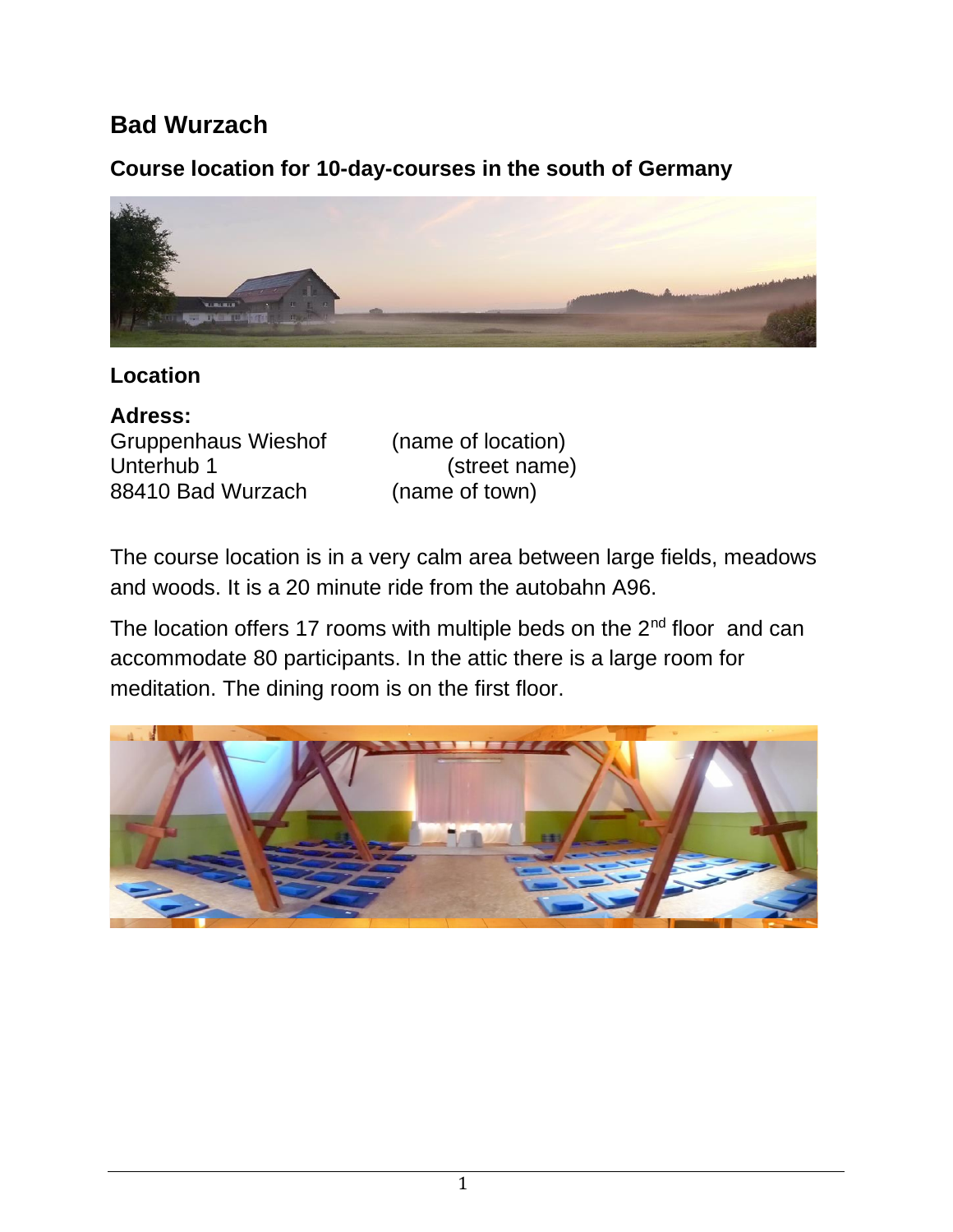

## **Pick-up service from train station in Memmingen**

We offer a pick-up service from the train station in Memmingen. On the day of arrival there will be a shared ride at 2.45 pm and 5.00 pm, going to the center in Bad Wurzach. The costs for this vary depending on the number of people. If you arrive in Leutkirch: it is only one train stop further to Memmingen.

Please be aware that the ride requires a registration ahead of time.

On the day of departure, there is also a pick-up service to the train station in Memmingen.

#### **10-day-course:**

Departure at around 9.45 am, time to Memmingen: 25-30 minutes. To reserve a place you can enter your name into the pick-up list on day 10.

#### **3-day-course:**

Departure at around 5.00 pm, time to Memmingen: 25-30 minutes. To reserve a place you can enter your name into the pick-up list in the morning of the departure day.